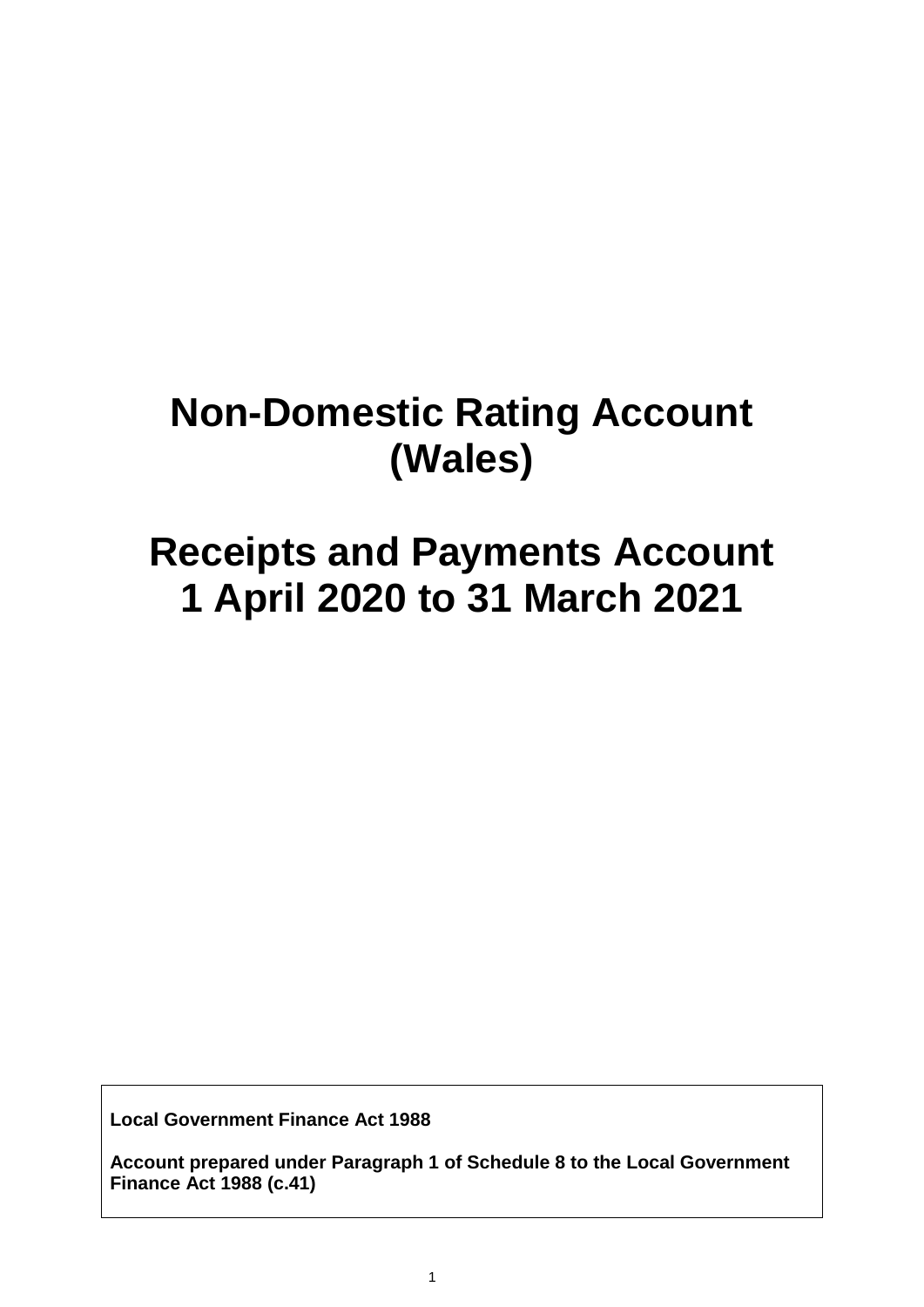## **Non-Domestic Rating Account (Wales)**

### **Receipts and Payments Account 1 April 2020 to 31 March 2021**

| <b>Contents</b>                                                                                                             | Page      |
|-----------------------------------------------------------------------------------------------------------------------------|-----------|
| Foreword<br><b>Statutory Background</b><br><b>Review of 2020-21</b>                                                         | $3-5$     |
| Statement of Principal Accounting Officer's Responsibilities with Respect to the<br>Account                                 | 6         |
| <b>Governance Statement</b>                                                                                                 | $7 - 11$  |
| The Certificate and Independent Auditor's Report of the Auditor General for<br>Wales to the Senedd Cymru / Welsh Parliament | $12 - 15$ |
| Receipts and Payments Account for the Year ended 31 March 2021                                                              | $16 - 17$ |
| Notes to the Account                                                                                                        | 18-19     |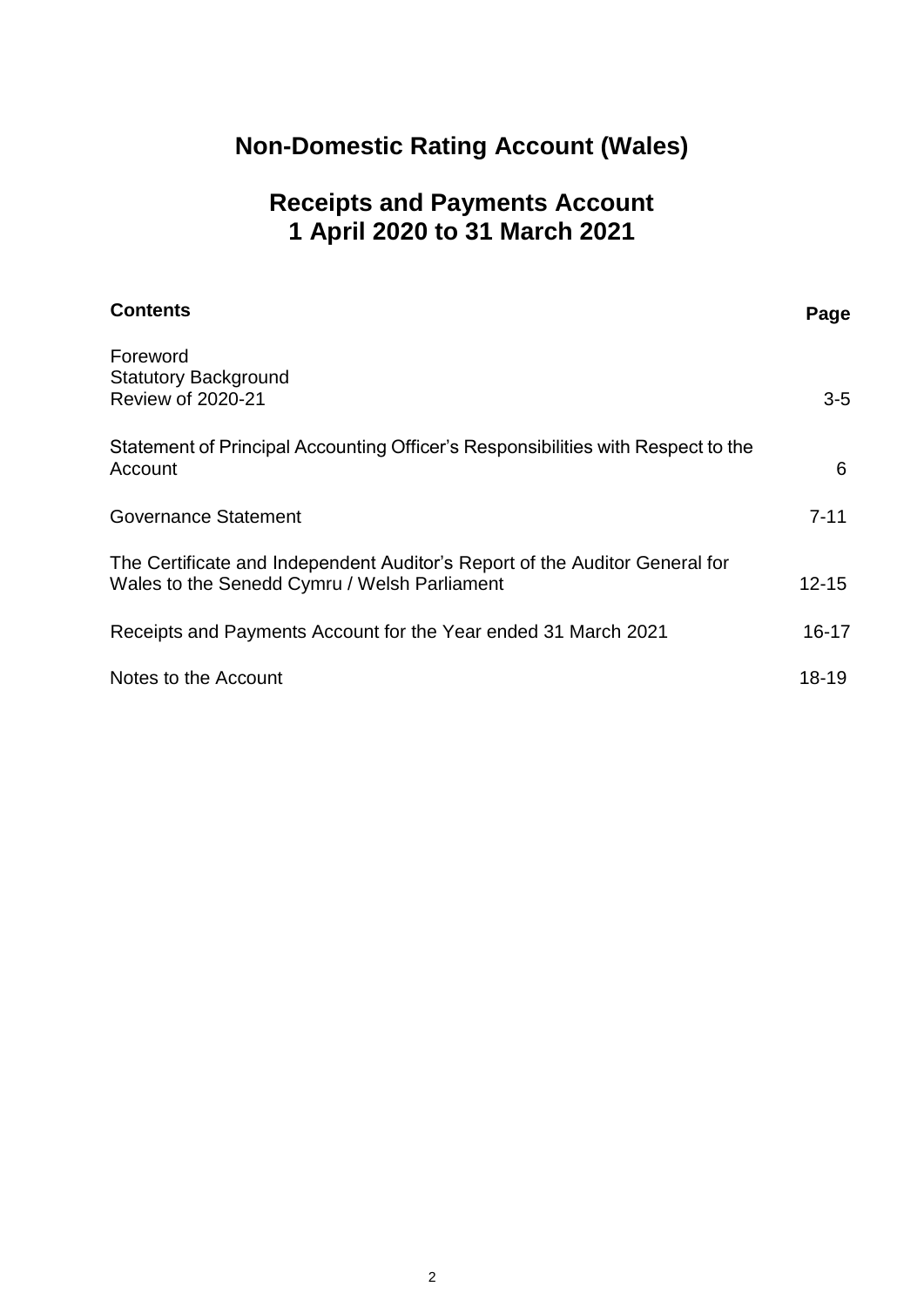#### **POOLING OF NON-DOMESTIC RATES AND DISTRIBUTION TO LOCAL AUTHORITIES AND POLICE AND CRIME COMMISSIONERS IN WALES**

#### **Account prepared under Paragraph 1 of Schedule 8 to the Local Government Finance Act 1988 (c.41)**

#### **FOREWORD**

#### **STATUTORY BACKGROUND**

- 1. The account for 2020-21 shows the following.
	- a. Sums received by the Welsh Ministers in 2020-21:
		- i. under Section  $54<sup>1</sup>$  in respect of non-domestic rates paid by ratepayers on the central rating list;
		- ii. under paragraph  $5(5)^2$  in respect of the provisional amount of non-domestic rates estimated by Billing Authorities<sup>3</sup> to be collectable in 2020-21;
		- iii. under paragraph 5(9) in respect of the additional rates collected by Billing Authorities following the calculation of the final amounts of non-domestic rates due for 2019-20 and previous years, and from ratepayers on the central rating list following recalculations of amounts due.
	- b. Payments made by the Welsh Ministers in 2020-21:
		- i. under paragraph 5(10) in respect of the repayments to Billing Authorities of excess contributions following the calculation of the final amounts of non-domestic rates due for 2019-20 and previous years, and to ratepayers on the central rating list following recalculations of the amounts due; and
		- ii. under paragraph 12 in respect of non-domestic rates distributed to Receiving Authorities in proportion to resident adult population.
- 2. Related accounts concerned with this expenditure are the Welsh Government Consolidated Accounts for the Welsh Ministers for the period 1 April 2020 to 31 March 2021.

<sup>1</sup> Except where otherwise specified all references to "sections" relate to sections of the Local Government Finance Act 1988. The 1988 Act has been amended in particular by Schedule 5 to the Local Government and Housing Act 1989, Schedule 12 to the Local Government Finance Act 1992, The Non-Domestic Rating Act 1994 and the Local Government Act 2003.

<sup>&</sup>lt;sup>2</sup> Except where otherwise specified all references to "paragraphs" relate to paragraphs of Schedule 8 to the 1988 Act

<sup>3</sup> "Billing Authorities" are the County and County Borough Councils. "Receiving Authorities" are Billing Authorities and Police and Crime Commissioners.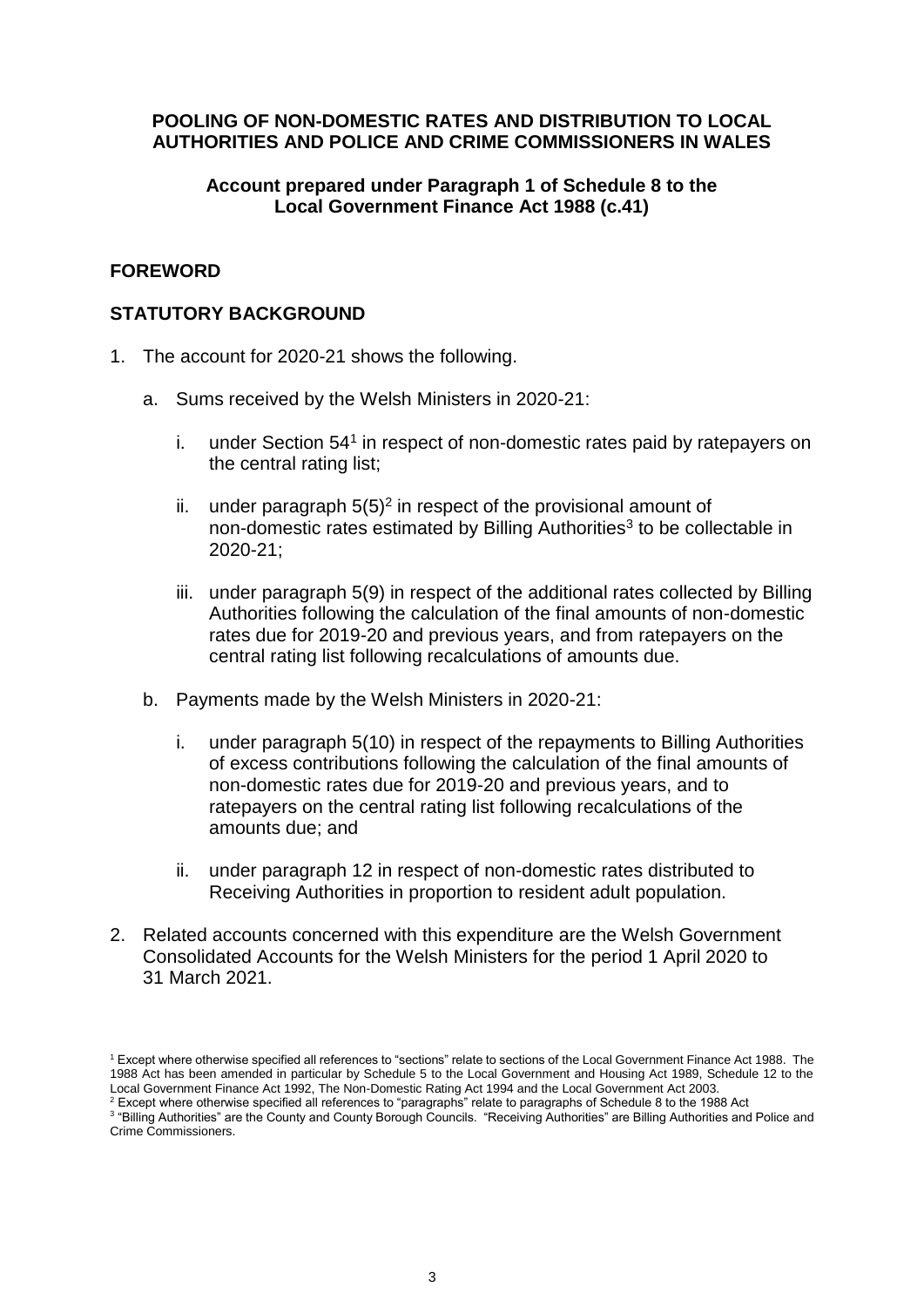#### **Pooling and Distribution of Non-Domestic Rates**

- 3. The Welsh Ministers receive non-domestic rates collected from ratepayers by Billing Authorities or paid directly to the Welsh Ministers by ratepayers on the central rating list. The Welsh Ministers are required to distribute the contributions to Receiving Authorities in proportion to the resident adult population (aged 18 or over) in each administrative area (Local Government Finance Reports 2020-21, No's 1 and 2, Section 4.1). All non-domestic rates are thus pooled and distributed. The operation of the pool is governed by Schedule 8 to the 1988 Act and regulations made under section 141.
- 4. Sums required for the making of payments by the Welsh Ministers for the distribution of non-domestic rates are to be charged on the Welsh Consolidated Fund. Welsh Ministers' receipts of non-domestic rates are to be surrendered to the Welsh Consolidated Fund (section 120 of the Government of Wales Act 2006). However, to avoid unnecessary cash transfers between the Welsh Government and Billing Authorities, only net payments are made. The account shows as items of account all the non-domestic rates entitlements and liabilities which have been discharged and not just the net cash sums received or paid out.

#### **Receipts from Billing Authorities (receipts less costs of collection)**

5. A Billing Authority's contribution into the non-domestic rates pool represents the amount which would be payable by ratepayers in the authority's area if the authority acted diligently, after allowing for certain prescribed deductions (eg costs of collection and recovery). A provisional calculation of the amount is made before the start of the financial year. The Welsh Ministers would make their own calculation if they believed a Billing Authority's calculation was unlikely to have been made in accordance with regulations (made under paragraph 4). A Billing Authority may recalculate its provisional contribution during the year if the amount payable by ratepayers falls below the level of the prescribed threshold. The Welsh Ministers then have to adjust the Billing Authority's payments accordingly.

#### **Prior Year Adjustments**

- 6. After the end of the year, each Billing Authority has to calculate its actual contribution, arrange for it to be audited and send a copy of the unaudited claim form to the Welsh Ministers. The appointed auditor then undertakes the audit and forwards the original claim, certified and audited to the Welsh Ministers. On receipt of the audited claim, any necessary adjustments are made to the Billing Authority's payments to accord with the calculation, either by refunding any sum overpaid or requiring additional payments from the authority as appropriate. The prior years' adjustments shown in this account relate to 2019-20 and previous years. The adjustments for 2020-21 will appear in the 2021-22 non-domestic rating account.
- 7. Any subsequent changes to the amount payable to the Billing Authority in the relevant financial year (which might occur for example because of appeals which may retrospectively alter rateable values) are treated as prior year adjustments to the pool contribution for a subsequent year.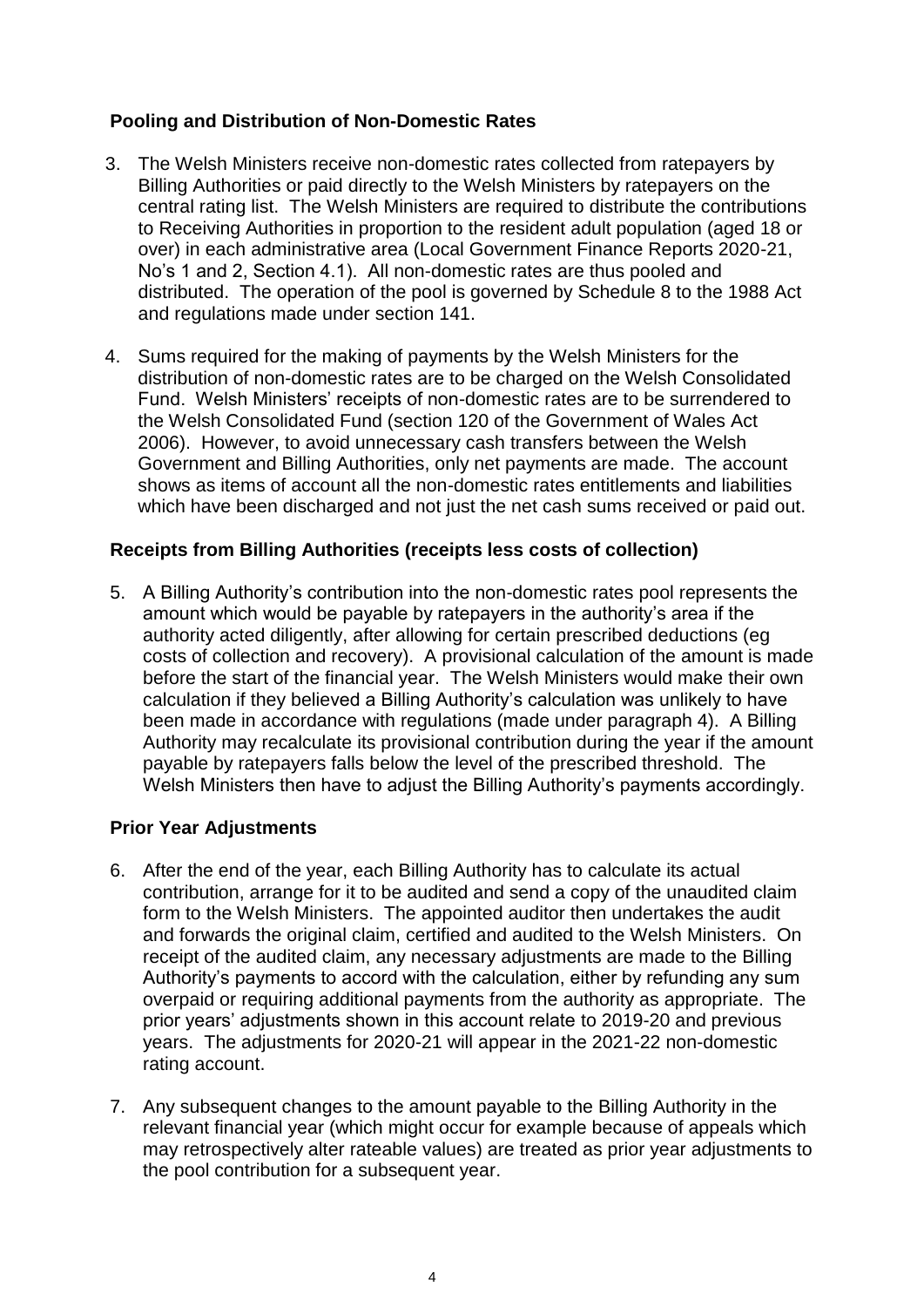#### **Distribution of the Pool**

8. An amount equivalent to the Welsh Ministers' estimate of the yield of non-domestic rates is distributed to Receiving Authorities each year. The sum to be distributed is calculated by the Welsh Ministers before the beginning of the financial year using estimates of the items to be credited and debited to the account in the year. This is the distributable amount. It is unlikely the aggregate of payments into the pool in any one year would exactly equal the distributable amount. Any surplus or deficit on the account is carried forward. For 2020-21, a revised settlement was agreed by the Senedd as a result of the Covid-19 pandemic. Fuller details are set out in paragraph 28 of the Governance Statement to these accounts.

#### **REVIEW OF 2020-21**

- 9. In 2020-21, the Welsh Ministers received £1,155 million of non-domestic rates and paid £1,081 million to Receiving Authorities. The account for the year shows a surplus of contributions over amounts distributed of £74 million.
- 10. Receipts from central list ratepayers during 2020-21 totalled £102.7 million.
- 11. The surplus of £40 million brought forward from 2019-20 has been added to the total surplus of £74 million for 2020-21. The surplus carried forward at 31 March 2021 is therefore £114 million. The surplus or deficit at the end of each year is taken into account in the calculations for the following year so that, over time, all the sums paid into the non-domestic rates pool are distributed to Receiving Authorities.

#### **Auditors**

12. The non-domestic rating account is audited by the Auditor General for Wales.

**Dr Andrew Goodall Permanent Secretary and Principal Accounting Officer Welsh Government 31 March 2022**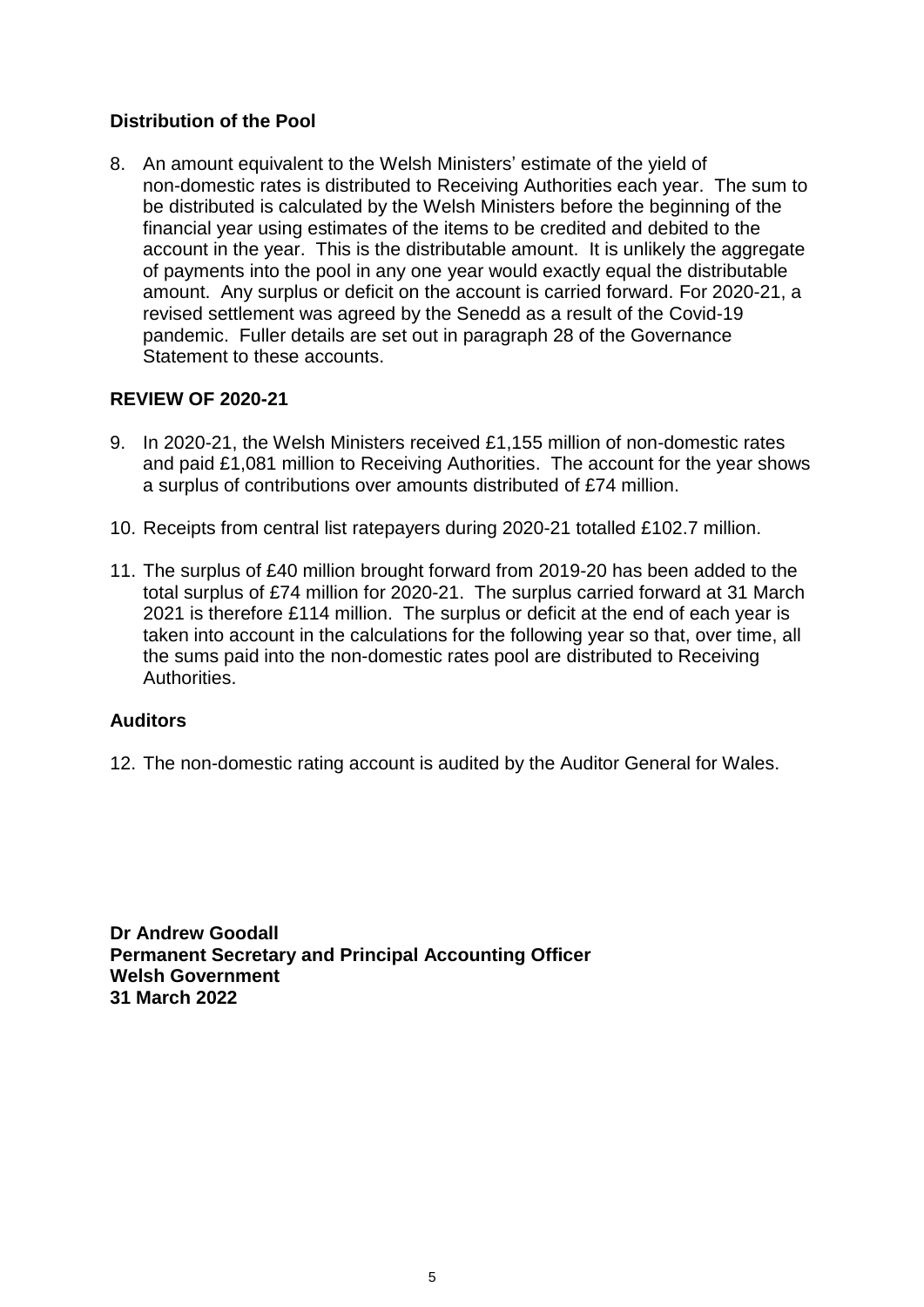#### **STATEMENT OF ACCOUNTING OFFICER'S RESPONSIBILITIES WITH RESPECT TO THE ACCOUNT**

- 13. Section 129(6) of the Government of Wales Act 2006 designates the Permanent Secretary as Principal Accounting Officer for the Welsh Ministers. The Principal Accounting Officer is responsible for the overall organisation, management and staffing of the Welsh Government. This includes responsibility for Welsh Government-wide systems in finance and other matters, where these are appropriate, and for the management of the Welsh Ministers' net cash requirement.
- 14. Under Schedule 8 of the Local Government Finance Act 1988, the Welsh Ministers are required to produce a non-domestic rating account. Under The Welsh Ministers (Transfer of Functions) Order 2018, the Welsh Ministers may keep the account in such form as they consider appropriate. Responsibility for preparing and signing the account rests with the Principal Accounting Officer. The account is required to properly present the receipts and payments for the financial year and the balance held at year end.
- 15. Under Section 133 of the Government of Wales Act 2006, the Principal Accounting Officer may designate other members of the Welsh Government staff as Additional Accounting Officers. The Principal Accounting Officer designated the Director General for Education and Public Services as Additional Accounting Officer for the non-domestic rating account from 12 January 2018. This designation does not detract from the Permanent Secretary's overall responsibility regarding the non-domestic rating account as Principal Accounting Officer.
- 16. The responsibilities of an Accounting Officer, including responsibility for the propriety and regularity of the public finances for which the Accounting Officer is answerable, for keeping proper records, for safeguarding the Welsh Government's assets, and for taking reasonable steps to prevent and detect fraud and other irregularities, are set out in the Accounting Officers' Memorandum issued by the Principal Accounting Officer based on the guidance produced by HM Treasury.
- 17. The relationship between the Principal Accounting Officer and the Additional Accounting Officers, as described in paragraph 15 above, and their respective responsibilities are set out in a written agreement between the officials concerned.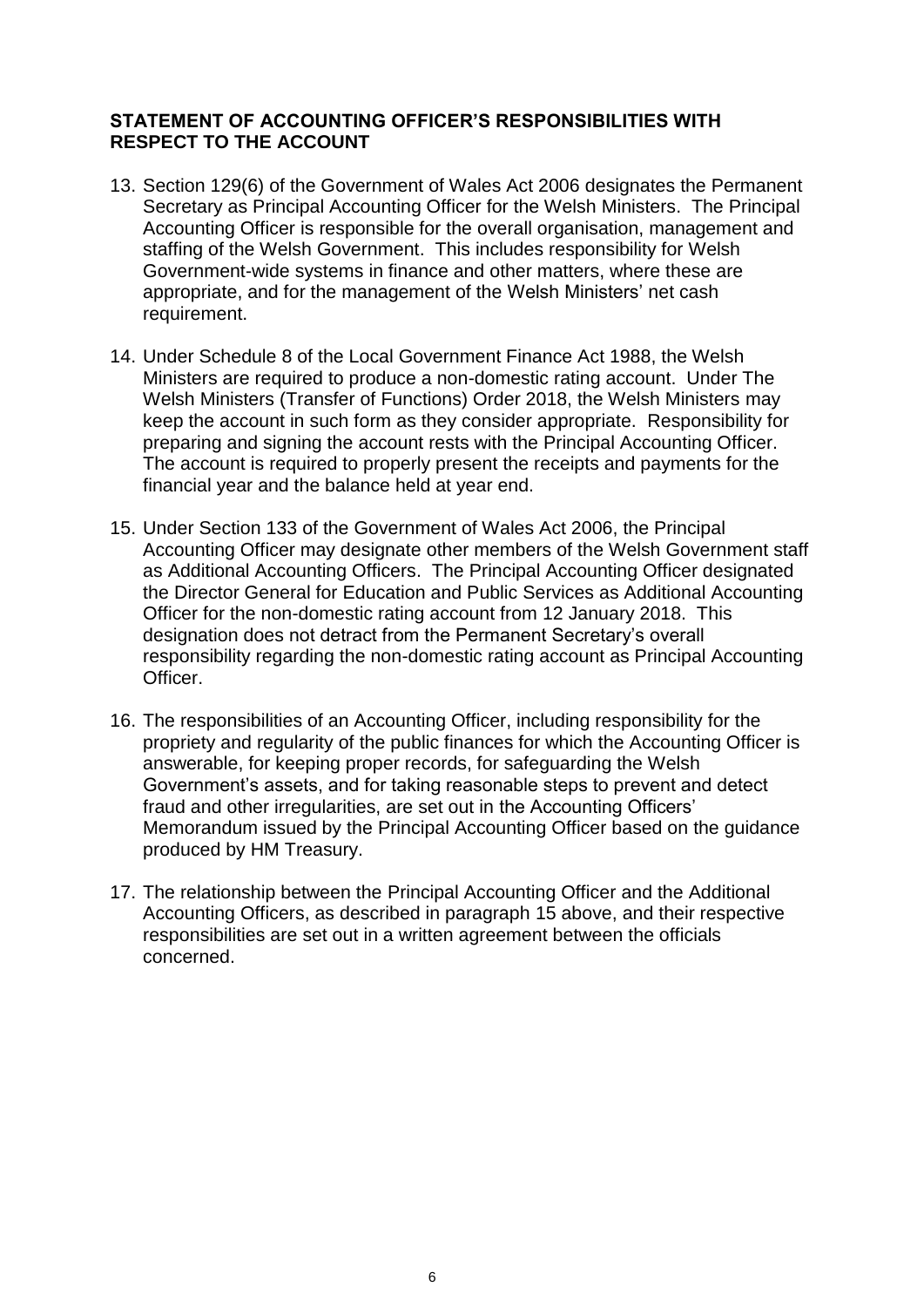#### **GOVERNANCE STATEMENT 2020-21**

#### **Scope of Responsibility**

- 18. As Principal Accounting Officer, I am responsible for ensuring there is a high standard of probity in the management of public funds. In discharging this duty, I am responsible for maintaining a sound system of internal control which supports the achievement of the Welsh Government's policies, aims and objectives, facilitates the effective exercise of the Welsh Ministers' functions, and includes effective arrangements for the management of risk.
- 19. The system of internal control is designed to manage risk to a reasonable level rather than to eliminate all risk of failure to achieve policies, aims and objectives. It can, therefore, only provide reasonable and not absolute assurance of effectiveness. The system of internal control is based on an ongoing process designed to identify and prioritise the risks to the achievement of the Welsh Government's policies, aims and objectives, to evaluate the likelihood and impact of those risks being realised and the processes to manage them efficiently, effectively and economically.
- 20. The system of internal control was in place for the year ended 31 March 2021 and up to the date of approval of these accounts.

#### **Financial Devolution of Non-Domestic Rates and Ministerial Responsibilities**

- 21. The financial devolution of non-domestic rates to the Welsh Ministers occurred on 1 April 2015 (policy responsibilities have been devolved since 1999). The revenue from non-domestic rates available to the Welsh Government is now more directly linked to the performance of the Welsh economy. From 1 April 2015, non-domestic rates became Annually Managed Expenditure (AME) in the Welsh Budget (with a consequent reduction to the Departmental Expenditure Limit, DEL).
- 22. From December 2018 until May 2021, the Minister for Finance and Trefnydd was responsible for most non-domestic rates matters, including rates policy and the management of the non-domestic rates budget and pool. However, the Minister for Housing and Local Government had responsibility for the distribution of the distributable amount through the annual local government settlements. Since May 2021, the Minister for Finance and Local Government has had responsibility for non-domestic rates and the local government settlements.

#### **Impact of Covid-19 rates reliefs on the non-domestic rating pool**

23. The Retail, Leisure and Hospitality Rates Relief scheme for Wales was announced on 19 March 2020 in response to the Covid-19 pandemic. The scheme provided rates relief to eligible businesses from 1 April 2020 to 31 March 2021. The relief scheme does not alter the total amounts of non-domestic rates administered by Billing Authorities in the 2020-21 financial year: the relief replaces the revenue which would otherwise be collected from eligible ratepayers. The Welsh Government provided Section 31 Grant funding to Billing Authorities to administer the rates relief provided to eligible businesses. A further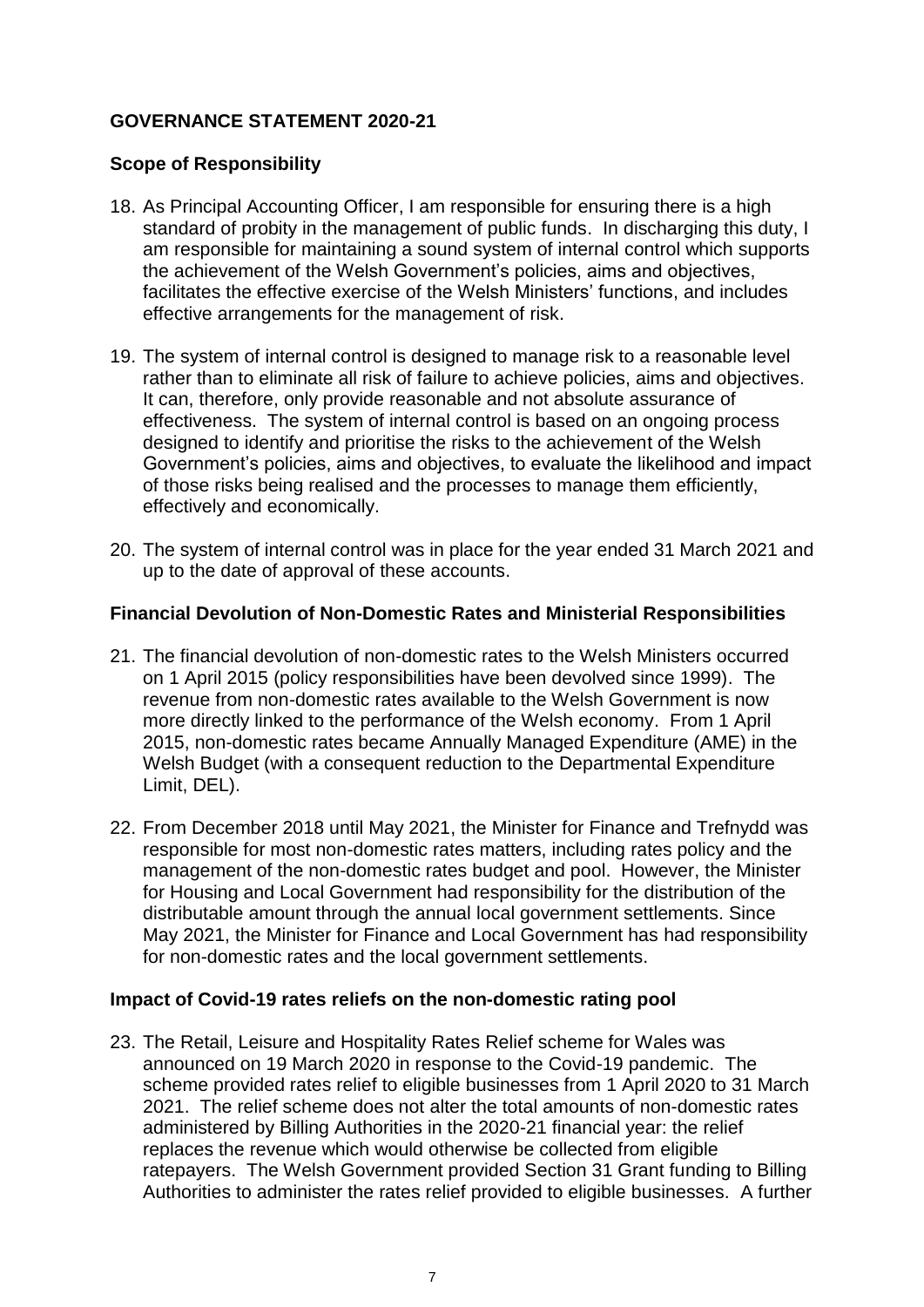scheme, Enhanced Hospitality and Leisure Rates Relief, was announced in February 2021 and applied to eligible businesses and ratepayers for the whole of 2020-21.

24. Both schemes were fully funded by the Welsh Government. As a result, the schemes have no financial impact on the funding available to local authorities.

#### **The Risk and Control Framework**

- 25. The non-domestic rating account is used to manage a significant component of the Welsh Government funding provided to local government in Wales and, in addition to the audit of this Account by the Auditor General for Wales, it is subject to a number of regulatory and internal control checks.
- 26. The distributable amounts of non-domestic rates for each financial year are based on estimates of the amounts which will be collected and are set out in the annual Local Government Finance Reports: [https://gov.wales/sites/default/files/publications/2020-02/final-local-government](https://gov.wales/sites/default/files/publications/2020-02/final-local-government-finance-report-2020-to-2021.pdf)[finance-report-2020-to-2021.pdf](https://gov.wales/sites/default/files/publications/2020-02/final-local-government-finance-report-2020-to-2021.pdf) [https://gov.wales/sites/default/files/publications/2020-01/final-police-finance](https://gov.wales/sites/default/files/publications/2020-01/final-police-finance-report-2020-to-2021_0.pdf)[report-2020-to-2021\\_0.pdf](https://gov.wales/sites/default/files/publications/2020-01/final-police-finance-report-2020-to-2021_0.pdf)
- 27. The reports are subject to Ministerial approval and are laid before the Senedd Cymru / Welsh Parliament. Throughout the financial year, the Welsh Government must also set out adjustments to the legislative requirements for the collection of non-domestic rates. These adjustments are subject to Ministerial approval and must be laid before the Senedd.
- 28. As a consequence of the Covid-19 pandemic and its impact on the anticipated rates yield for 2020-21, the Senedd gave approval for a technical revision of the Local Government and Police Settlements for 2020-21. The revised Local Government Finance Reports reflect the adjustments made in the 3rd Supplementary Budget, which provided for the increase in Revenue Support Grant. The revised Local Government Finance Reports rebalance the proportions of RSG and NDR in the Settlements. The overall Aggregate External Finance was unchanged at the all-Wales level and at individual authority and police force levels, meaning no authority or police force lost or gained from this change. The revised reports are available at:

<https://gov.wales/sites/default/files/publications/2021-03/report.pdf> <https://gov.wales/sites/default/files/publications/2021-03/report-police.pdf>

- 29. Other specific controls which apply include:
	- The distributable amounts of non-domestic rates are included as part of the Final Budget as a direct charge on the Welsh Consolidated Fund. The amounts represent a material contribution to the overall financing of the Welsh Budget and, as such, are an integral part of the plans which are subject to approval by the Senedd Cymru / Welsh Parliament.
	- The estimates of non-domestic rates to be distributed in the forthcoming year and forecasts for future years are provided, together with explanatory notes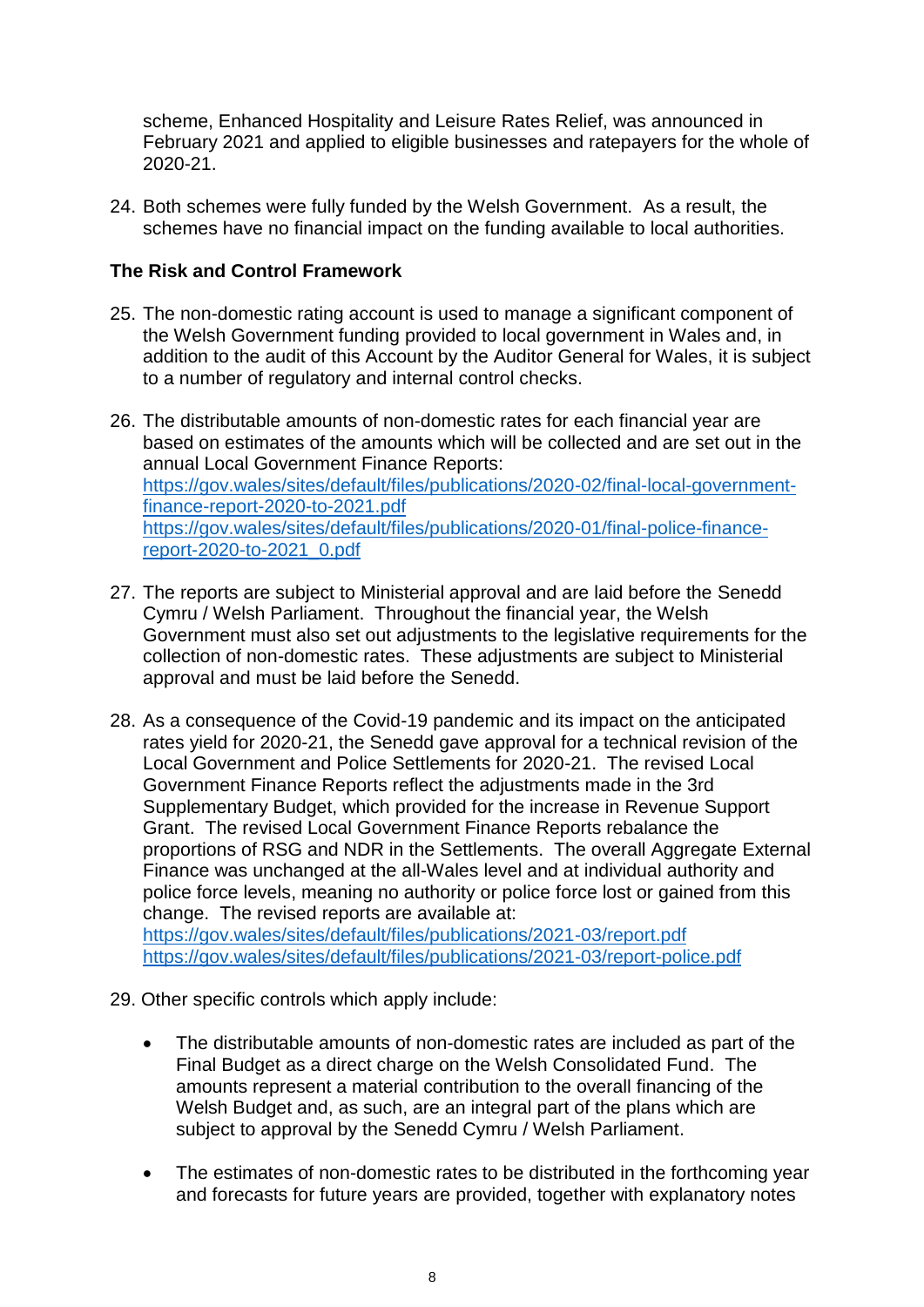on sources and methodology, to the Office for Budget Responsibility for consideration and inclusion in its forecasts of UK public finances.

- Throughout the financial year, the amounts of non-domestic rates collected by Billing Authorities are reported to the Welsh Government via formal submissions. These submissions, notably the NDR3 returns, are subject to checks undertaken by external auditors.
- Income and Expenditure relating to non-domestic rates is monitored throughout the financial year as part of the month-end financial monitoring procedures employed by the Welsh Government.

#### **Effectiveness of Internal Control**

- 30. As Principal Accounting Officer, I am responsible for the effectiveness of the system of internal control. I take assurance from a wide spectrum of activities and am informed by the work of the internal auditors and also of the executive managers within the Welsh Government who have responsibility for the development and maintenance of the internal control framework, and for acting on comments made by the Auditor General for Wales in his reports. I have been advised on matters of risk and assurance by the Board and the Audit and Risk Assurance Committee.
- 31. The Welsh Government has an Internal Audit Service which operates to standards defined in the Public Sector Internal Audit Standards. It undertakes a programme of audit work based upon an analysis of the major risks facing the organisation as a whole. For the year covered by this Governance Statement, an internal audit was undertaken specific to non-domestic rates for the COVID-19: Non-Domestic Rates (NDR) Relief Scheme. The scheme provided 100% relief for financial year 2020-21 for eligible retail, leisure and hospitality ratepayers occupying properties in Wales with a rateable value of up to £500,000.
- 32. The purpose of the review was to consider whether the Welsh Government has appropriately managed and controlled the NDR Relief scheme and to provide an assurance to management and the Accounting Officer that the scheme rules have been followed and there is appropriate documentation to evidence all key governance and spending decisions and processes are in place to ensure the successful outcomes of the scheme. A report presenting the findings was distributed by Internal Audit Service in October 2020 and was also sent to members of the Audit and Risk Assurance Committees and Audit Wales.
- 33. The report concluded that Internal Audit Services could provide substantial assurance on the management and controls in place over the NDR Relief scheme. In their view, the scheme has been successful, well received, and has provided urgent and necessary financial support to Welsh businesses.
- 34. More generally, the general processes and procedures in this area exist in a control environment which has been subject to internal audit and which has been judged to be effective.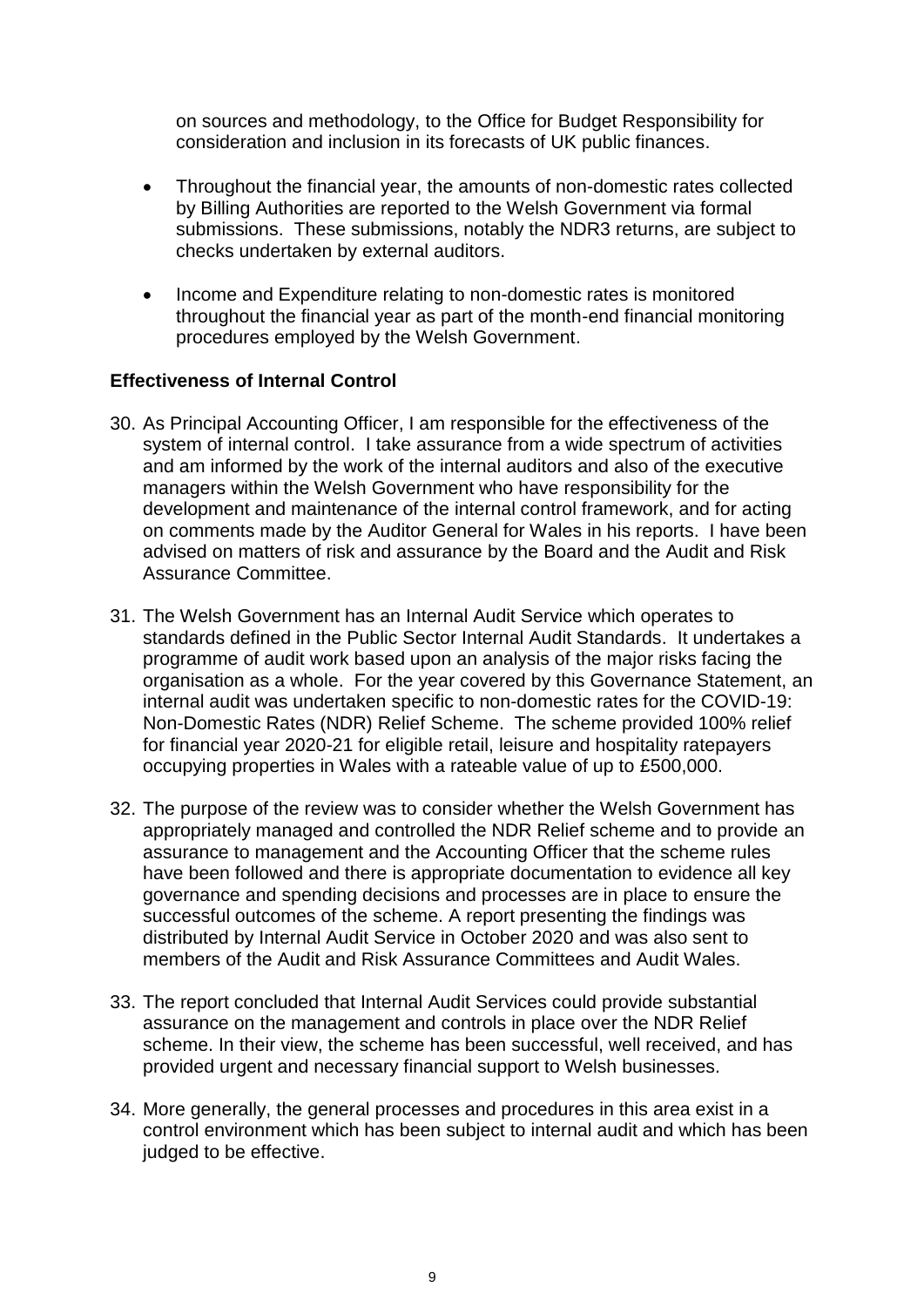- 35. The Head of Internal Audit submits regular reports to the Welsh Government Audit and Risk Assurance Committee (ARAC) on progress in implementing her annual audit plan. There is also a separate Education and Public Services ARAC in place which feeds assurances to the main Welsh Government ARAC. The Internal Audit Service also prepares an annual independent opinion on the adequacy and effectiveness of the framework of risk management, governance and control. I regularly meet members of the Service to discuss the current activity and specific internal control issues.
- 36. Throughout the year, the Internal Audit Service continued to coordinate its work with that of Audit Wales. A joint working protocol underpins the approach taken by all parties and liaison meetings are held to share information.
- 37. For the 2020-21 financial year, the Director General for Education and Public Services had Additional Accounting Officer responsibility for the management of the non-domestic rates budget and pool, including the preparation of this Account.
- 38. The opinion of the Head of Internal Audit, set out in her annual assurance report, is that, overall, the Welsh Government can take reasonable assurance that arrangements to secure governance, risk management and internal control, within those areas under review, are suitably designed and applied effectively.
- 39. Drawing on the work of the EPS Audit and Risk Assurance Committee, over the year, the Chair's Annual Report for 2020-21 provided overall reasonable assurance on the adequacy of audit arrangements for the Welsh Government and also on the arrangements for governance, risk management and internal control for the Welsh Government, based on the range of assurances presented to the Committee and the information provided to it by officials.
- 40. Based on my review of internal controls and all other information available to me, I am satisfied that the non-domestic rating controls in place during the year were appropriate.

#### **Information Governance**

- 41. As Principal Accounting Officer, I am responsible for ensuring appropriate arrangements are in place to comply with the core set of mandatory minimum measures to protect information in UK Government Departments and Devolved Administrations. These require me to assess our risk and ensure appropriate mitigation strategies are in place.
- 42. Information risk management continues to have a high priority throughout the Welsh Government, featuring in departmental risk registers. There were no instances of reported information losses which specifically relate to the non-domestic rating account.
- 43. Where third parties handle our information, it is vital we tell them how to do so as we often retain legal liability for that information even if it is the third party which releases the information in error. Information assurance clauses which clearly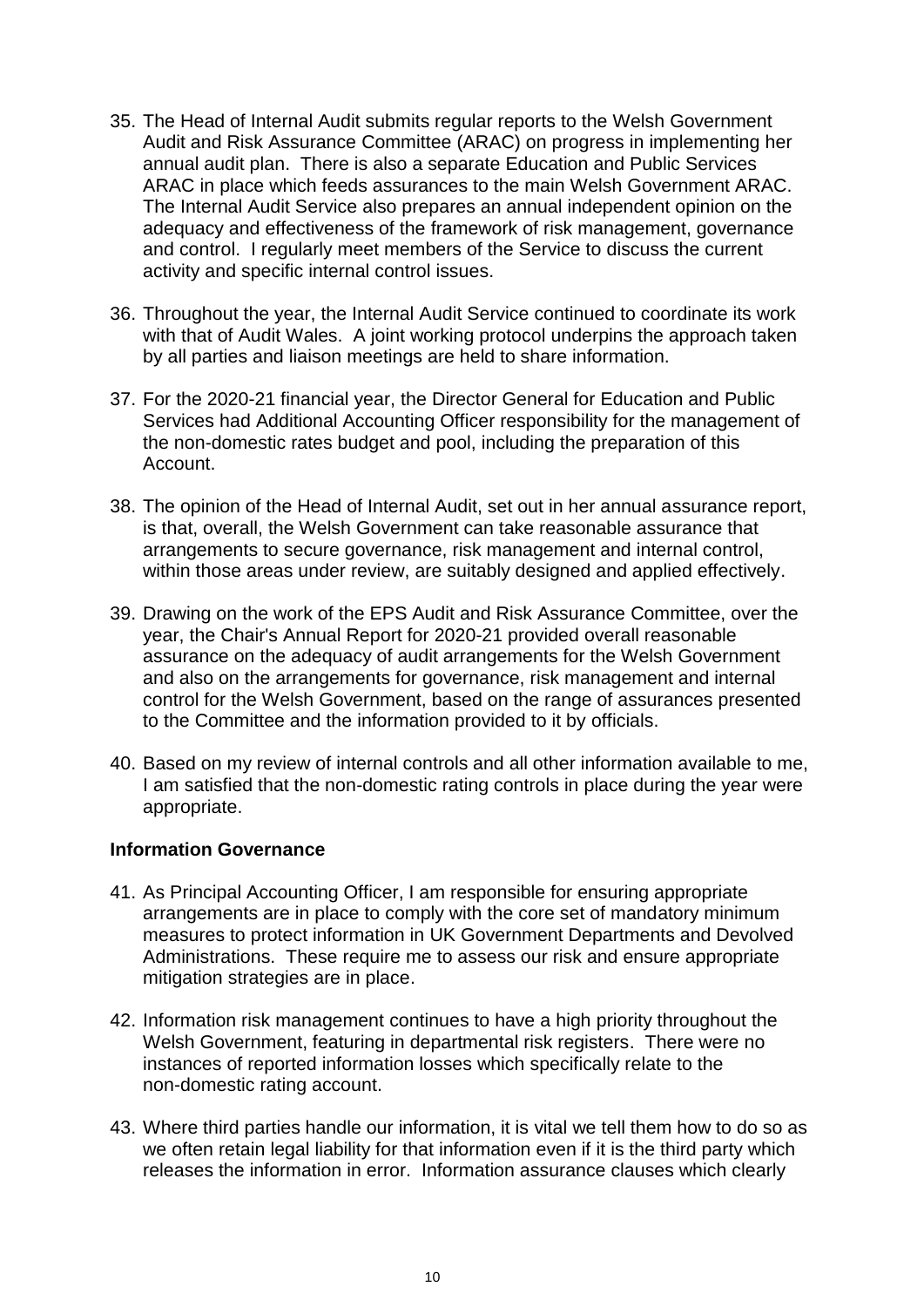specify how Welsh Government information must be handled are included as a standard requirement in contracts.

**Dr Andrew Goodall Permanent Secretary and Principal Accounting Officer Welsh Government 31 March 2022**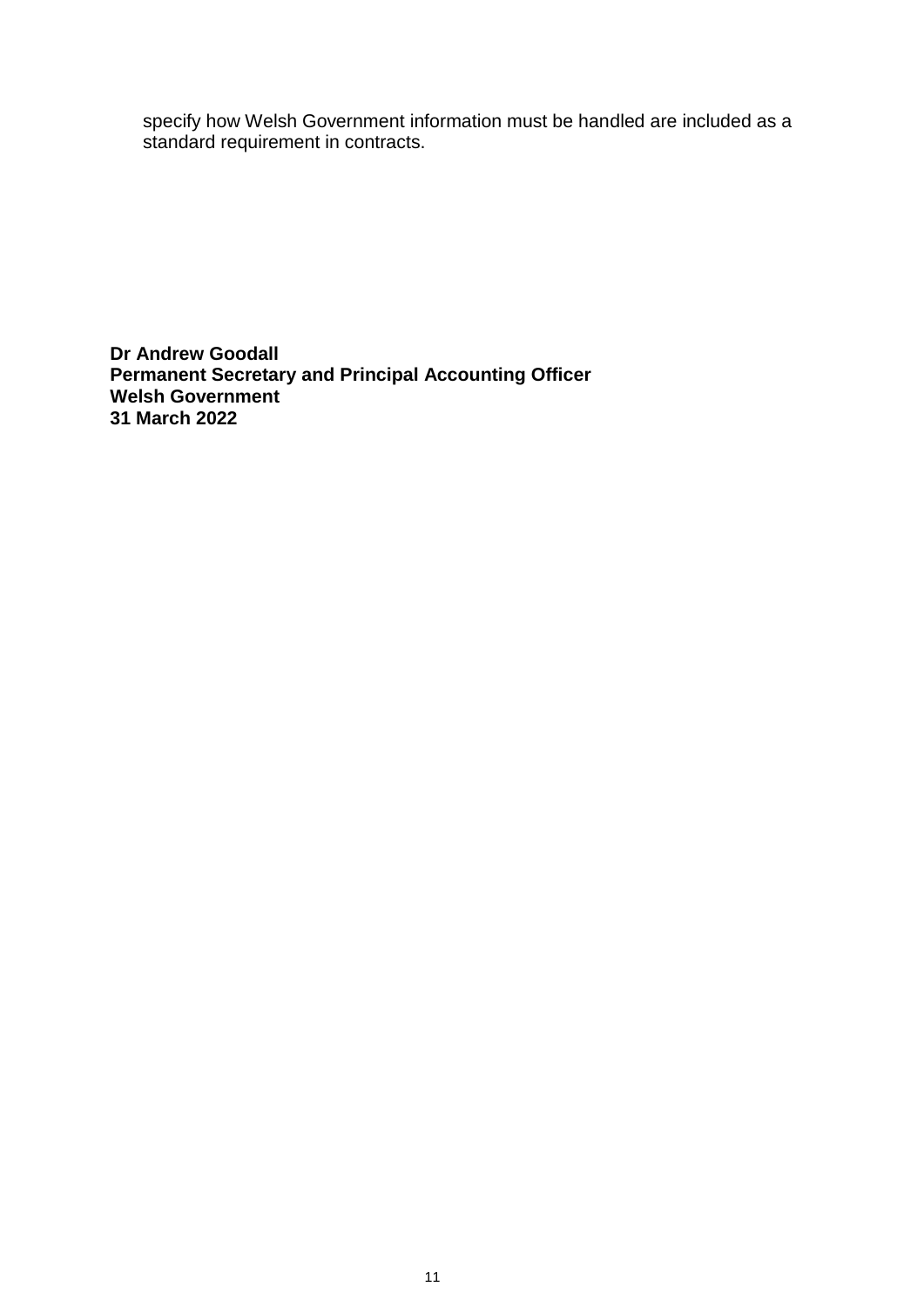#### **The Certificate and independent auditor's report of the Auditor General for Wales to the Senedd**

#### **Opinion on financial statements**

I certify that I have audited the financial statements for the Non-Domestic Rating Account (Wales) of Welsh Ministers for the year ended 31 March 2021 under the Local Government Finance Act 1988. These comprise of the Receipts and Payments Account, Statement of Balances and the related notes, including a summary of significant accounting policies. These financial statements have been prepared on a cash basis under Schedule 8 to the Local Government Finance Act 1988 and the protocol made thereunder by Welsh Ministers.

In my opinion the financial statements:

- properly present the balances, receipts and payments of the Non-Domestic Rating Account (Wales) for the year ended 31 March 2021; and
- have been properly prepared in accordance with Schedule 8 to the Local Government Finance Act 1988 and the protocol made thereunder by Welsh Ministers.

#### **Opinion on regularity**

In my opinion, in all material respects:

- the receipts and payments recorded in the financial statements have been applied to the purposes intended by the Senedd; and
- the financial transactions recorded in the financial statements conform to the authorities which govern them.

#### **Basis of opinions**

I conducted my audit in accordance with applicable law and International Standards on Auditing in the UK (ISAs (UK)) and Practice Note 10 'Audit of Financial Statements of Public Sector Entities in the United Kingdom'. My responsibilities under those standards are further described in the auditor's responsibilities for the audit of the financial statements section of my report. I am independent of the body in accordance with the ethical requirements that are relevant to my audit of the financial statements in the UK including the Financial Reporting Council's Ethical Standard, and I have fulfilled my other ethical responsibilities in accordance with these requirements. I believe that the audit evidence I have obtained is sufficient and appropriate to provide a basis for my opinions.

#### **Other information**

The other information comprises the information included in the Non-Domestic Rating Account (Wales) other than the financial statements and my auditor's report thereon. The Principal Accounting Officer is responsible for the other information in the Non-Domestic Rating Account (Wales). My opinion on the financial statements does not cover the other information and, except to the extent otherwise explicitly stated in my report, I do not express any form of assurance conclusion thereon. My responsibility is to read the other information and, in doing so, consider whether the other information is materially inconsistent with the financial statements or knowledge obtained in the course of the audit, or otherwise appears to be materially misstated. If I identify such material inconsistencies or apparent material misstatements, I am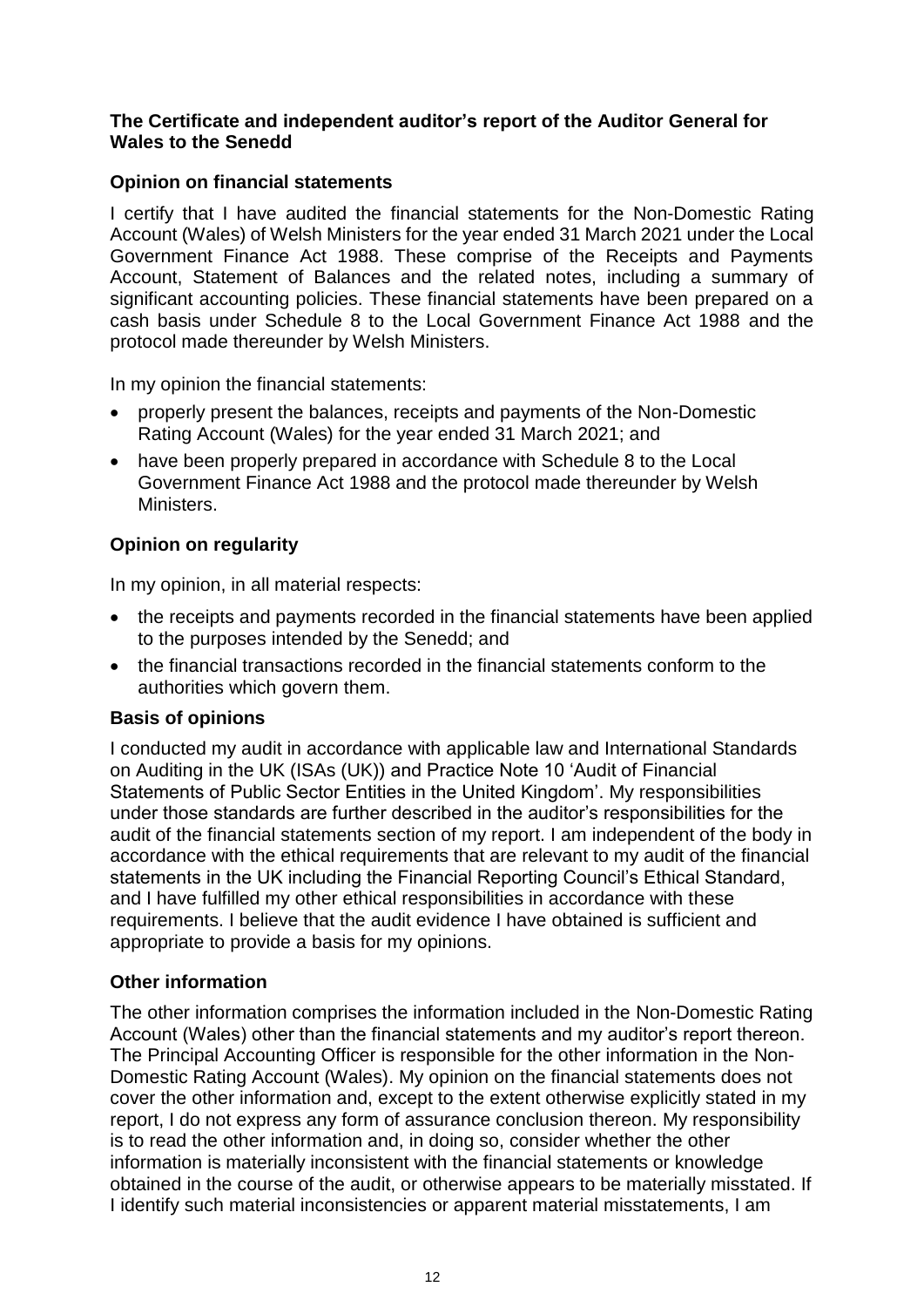required to determine whether this gives rise to a material misstatement in the financial statements themselves. If, based on the work I have performed, I conclude that there is a material misstatement of this other information, I am required to report that fact.

I have nothing to report in this regard.

#### **Report on other requirements**

#### **Opinion on other matters**

As legislation and the protocol issued do not specify the content and form of the Governance Statement to be presented with the financial statements, I am not able to confirm that the Governance Statement has been properly prepared. In my opinion, based on the work undertaken in the course of my audit:

- the information given in the Governance Statement for the financial year for which the financial statements are prepared is consistent with the financial statements; and
- the information given in the Foreword for the financial year for which the financial statements are prepared is consistent with the financial statements and the Foreword has been prepared in accordance with the protocol issued by Welsh Minsters.

#### **Matters on which I report by exception**

I have nothing to report in respect of the following matters which I report to you if, in my opinion:

- adequate accounting records have not been kept or returns adequate for my audit have not been received from branches not visited by my team; or
- the financial statements are not in agreement with the accounting records and returns; or
- I have not received all the information and explanations I require for my audit.

#### **Responsibilities**

#### **Responsibilities of the Principal Accounting Officer for the financial statements**

As explained more fully in the Statement of Principal Accounting Officer's Responsibilities, the Principal Accounting Officer is responsible for the preparation of the financial statements in accordance with the Local Government Finance Act 1988 and the protocol issued by Welsh Ministers thereunder and for such internal control as the Principal Accounting Officer determines is necessary to enable the preparation of financial statements that are free from material misstatement, whether due to fraud or error.

#### **Auditor's responsibilities for the audit of the financial statements**

My objectives are to obtain reasonable assurance about whether the financial statements as a whole are free from material misstatement, whether due to fraud or error, and to issue an auditor's report that includes my opinion. Reasonable assurance is a high level of assurance but is not a guarantee that an audit conducted in accordance with ISAs (UK) will always detect a material misstatement when it exists. Misstatements can arise from fraud or error and are considered material if, individually or in the aggregate, they could reasonably be expected to influence the economic decisions of users taken on the basis of these financial statements.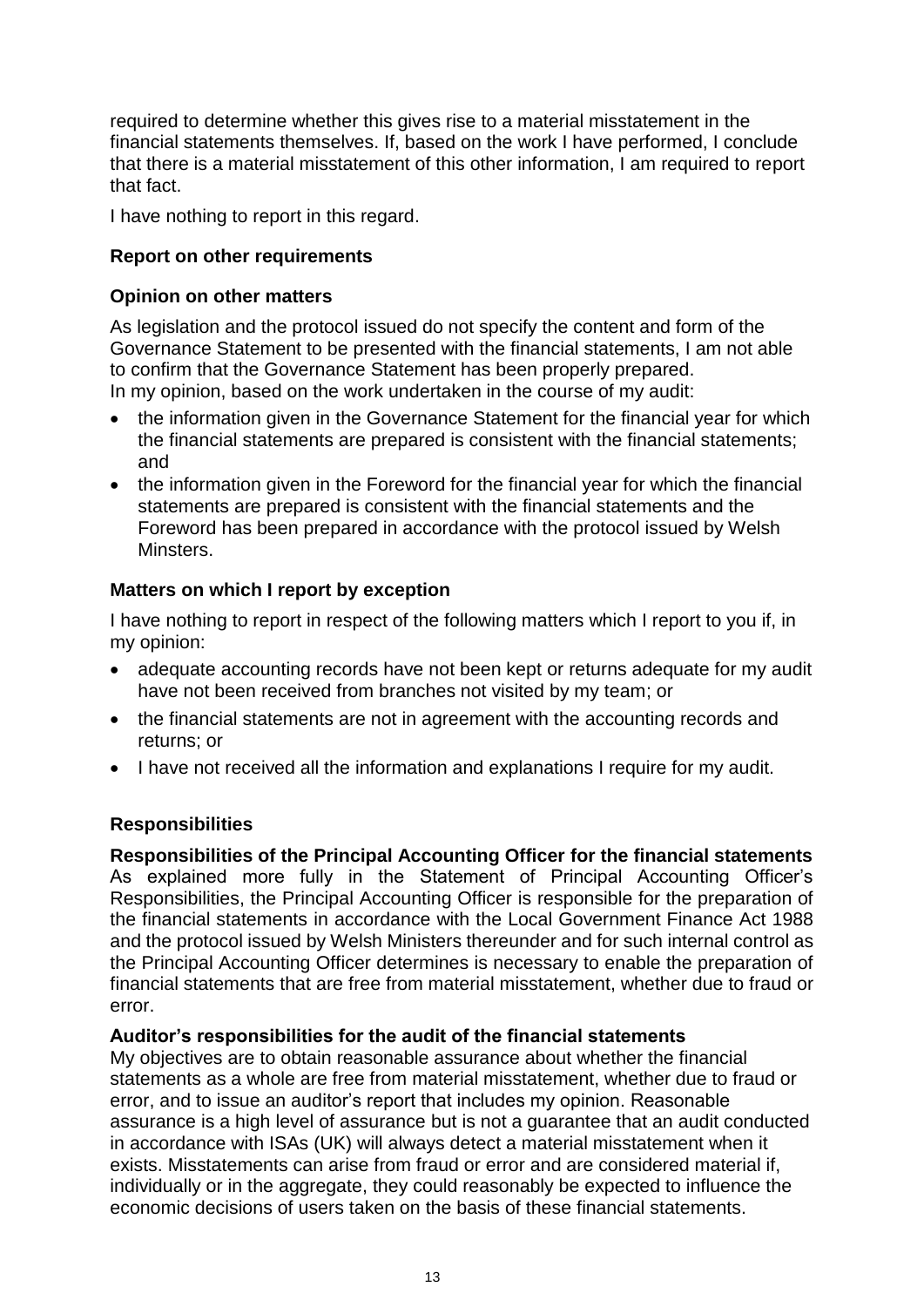Irregularities, including fraud, are instances of non-compliance with laws and regulations. I design procedures in line with my responsibilities, outlined above, to detect material misstatements in respect of irregularities, including fraud.

My procedures included the following:

- Enquiring of management and those charged with governance, including consideration of Welsh Government's policies and procedures concerned with:
	- identifying, evaluating and complying with laws and regulations and whether they were aware of any instances of non-compliance;
	- detecting and responding to the risks of fraud and whether they have knowledge of any actual, suspected or alleged fraud; and
	- the internal controls established to mitigate risks related to fraud or noncompliance with laws and regulations.
- Considering as an audit team how and where fraud might occur in the financial statements and any potential indicators of fraud.
- Obtaining an understanding of Welsh Government's framework of authority as well as other legal and regulatory frameworks that the Non-Domestic Rating Account (Wales) operates in, focusing on those laws and regulations that had a direct effect on the financial statements.

In addition to the above, my procedures to respond to identified risks included the following:

- Reviewing the financial statement disclosures and testing to supporting documentation to assess compliance with relevant laws and regulations discussed above.
- In addressing the risk of fraud through management override of controls, testing the appropriateness of journal entries and other adjustments; and evaluating the business rationale of any significant transactions that are unusual or outside the normal course of business.

I also communicated relevant identified laws and regulations and potential fraud risks to all audit team members and remained alert to any indications of fraud or noncompliance with laws and regulations throughout the audit.

The extent to which my procedures are capable of detecting irregularities, including fraud, is affected by the inherent difficulty in detecting irregularities, the effectiveness of the Welsh Government's controls, and the nature, timing and extent of the audit procedures performed.

#### **Responsibilities for regularity**

The Principal Accounting Officer is responsible for ensuring the regularity of financial transactions.

I am responsible for expressing an opinion on whether the receipts and payments have been applied to the purposes intended by the Senedd and the financial transactions conform to the authorities which govern them.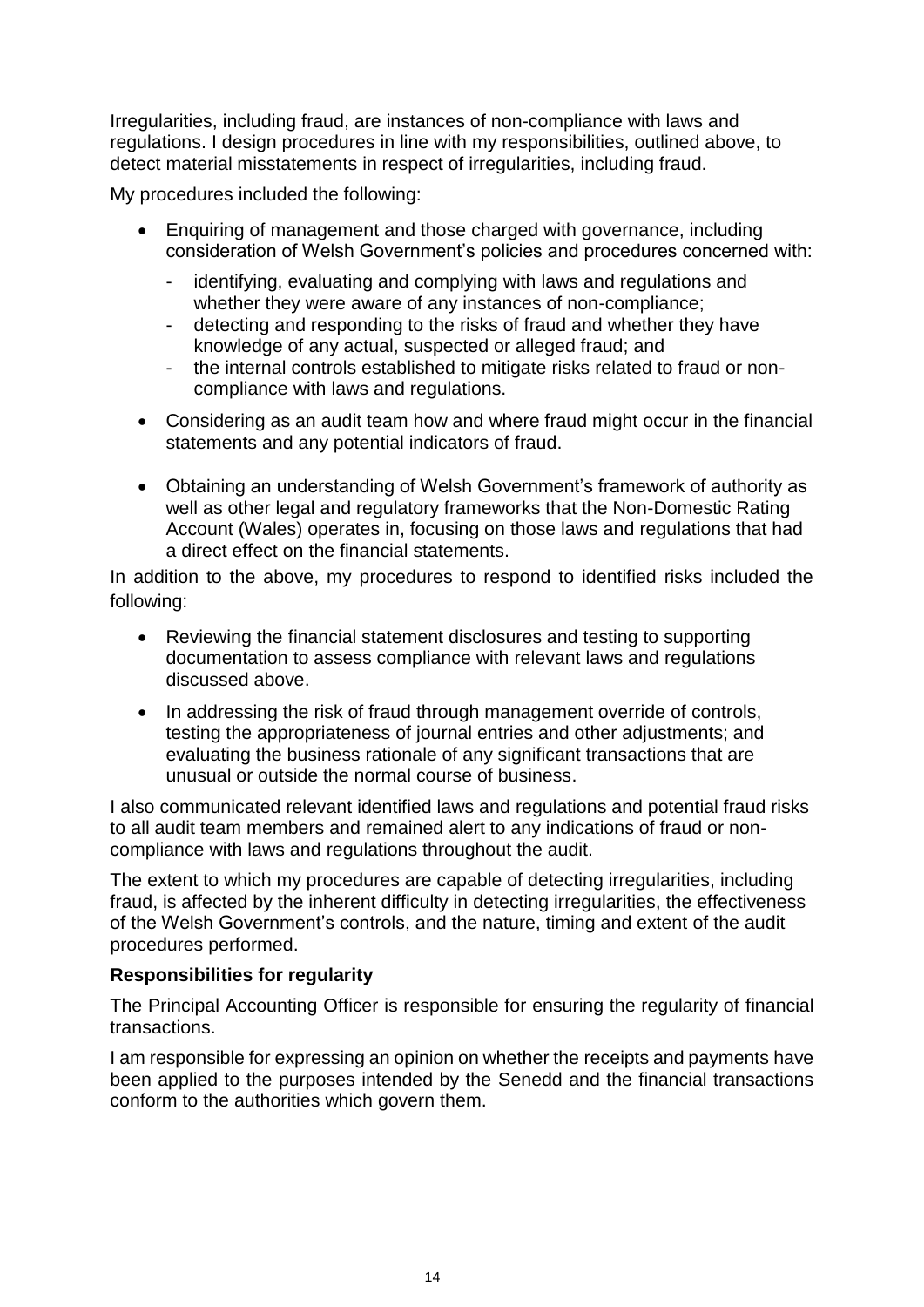**Report** I have no observations to make on these financial statements

Adrian Crompton 24 Cathedral Road Auditor General for Wales **Cardiff** 6 April 2022 CF11 9LJ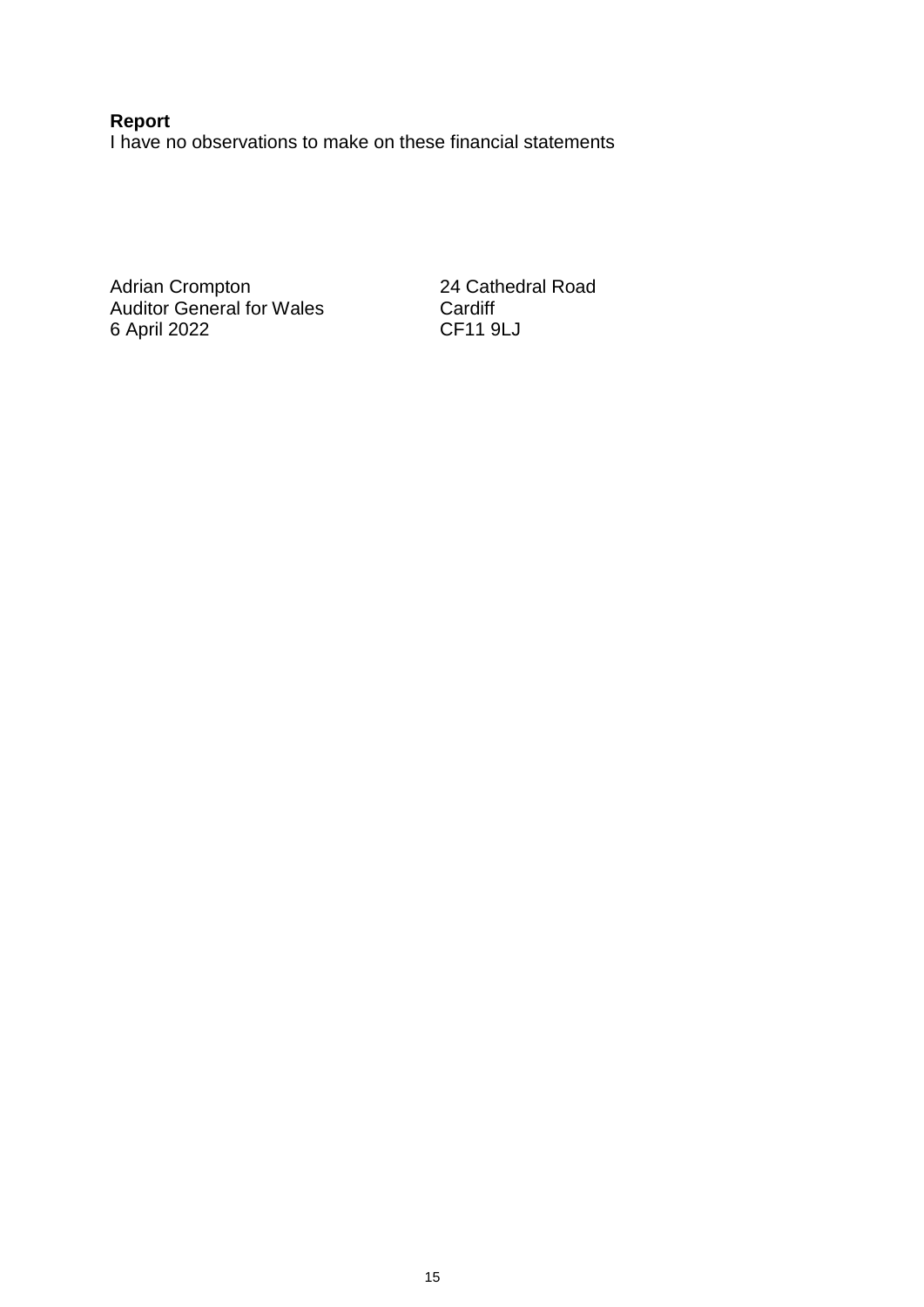#### **NON-DOMESTIC RATING ACCOUNT (WALES)**

|                                                                                                               | <b>Note</b>    | 2020-21<br>£000 | 2019-20<br>£000 |
|---------------------------------------------------------------------------------------------------------------|----------------|-----------------|-----------------|
| <b>Receipts</b>                                                                                               |                |                 |                 |
| <b>Contributions from Billing Authorities</b>                                                                 | $\overline{2}$ | 1,050,758       | 1,031,615       |
| <b>Contributions from Central List Ratepayers</b>                                                             | 8              | 102,668         | 100,671         |
| Gross Additional Receipts as a result of final<br>recalculations for 2019-20 and previous years               | 4              | 1,424           | 2,737           |
| <b>Total Receipts</b>                                                                                         |                | 1,154,850       | 1,135,023       |
| <b>Payments</b>                                                                                               |                |                 |                 |
| Sums paid to Receiving Authorities as the<br><b>Distributable Amounts</b>                                     | 5              | 1,036,000       | 1,061,000       |
| Sums paid to Billing Authorities as a result of<br>the final recalculations for 2019-20 and<br>previous years | 4              | 42,807          | 29,972          |
| Sums paid to Central List Ratepayers as a<br>result of final recalculations                                   | 8              | 1,763           | $\overline{2}$  |
| <b>Total Distributions</b>                                                                                    |                | 1,080,570       | 1,090,974       |
| Surplus/(deficit) of contributions over amounts<br>distributed for the year                                   | 9              | 74,280          | 44,049          |
| <b>Statement of Balances</b>                                                                                  |                |                 |                 |
|                                                                                                               | <b>Note</b>    | 2020-21<br>£000 | 2019-20<br>£000 |
| Balance at 1 April                                                                                            |                | 39,995          | (4,054)         |

#### **Receipts and Payments Account for the Year ended 31 March 2021**

# Surplus/(deficit) of contributions over amounts distributed for the year 74,280 44,049 Balance at 31 March 9 **114,275 39,995**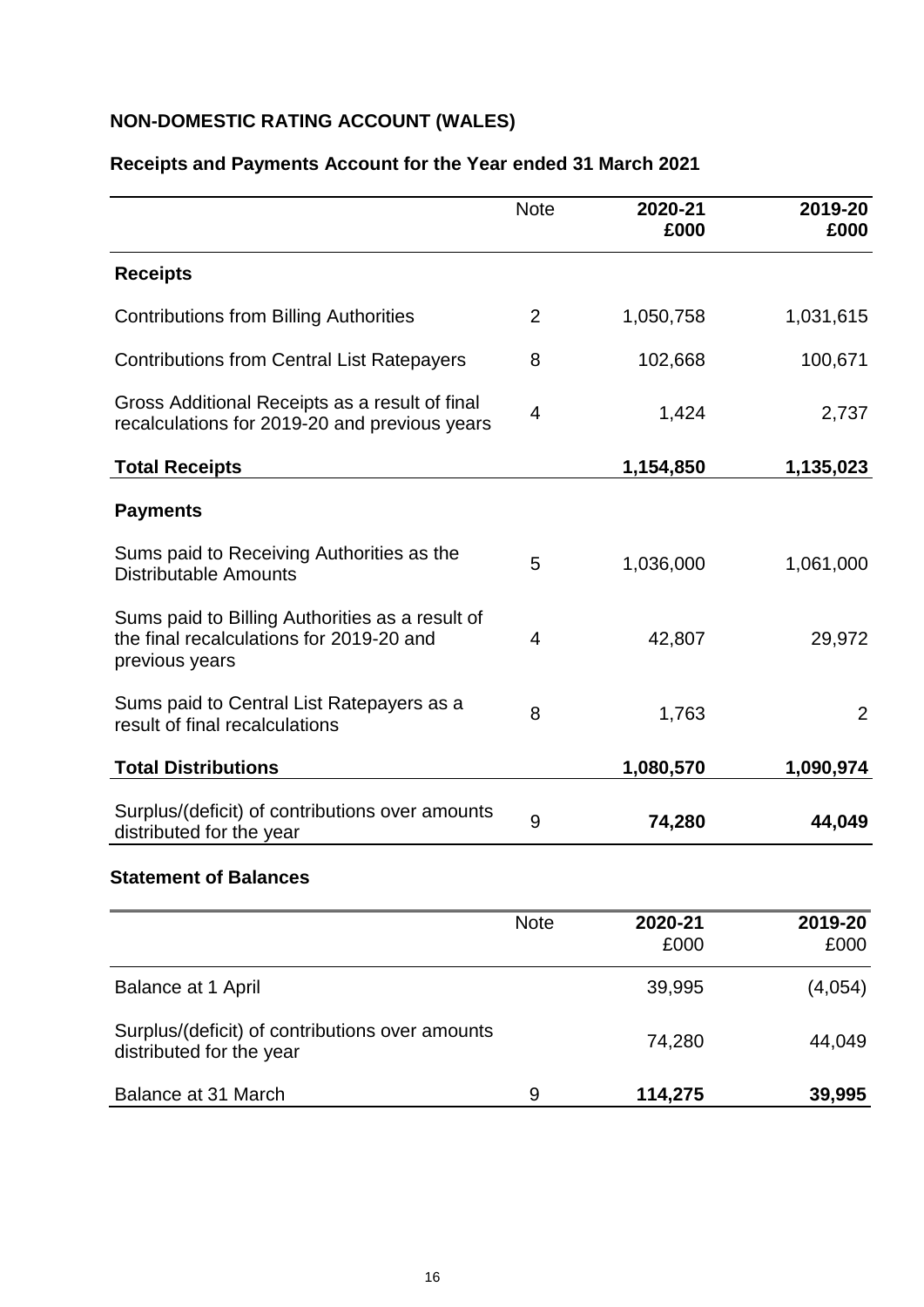**Dr Andrew Goodall Permanent Secretary and Principal Accounting Officer Welsh Government 31 March 2022**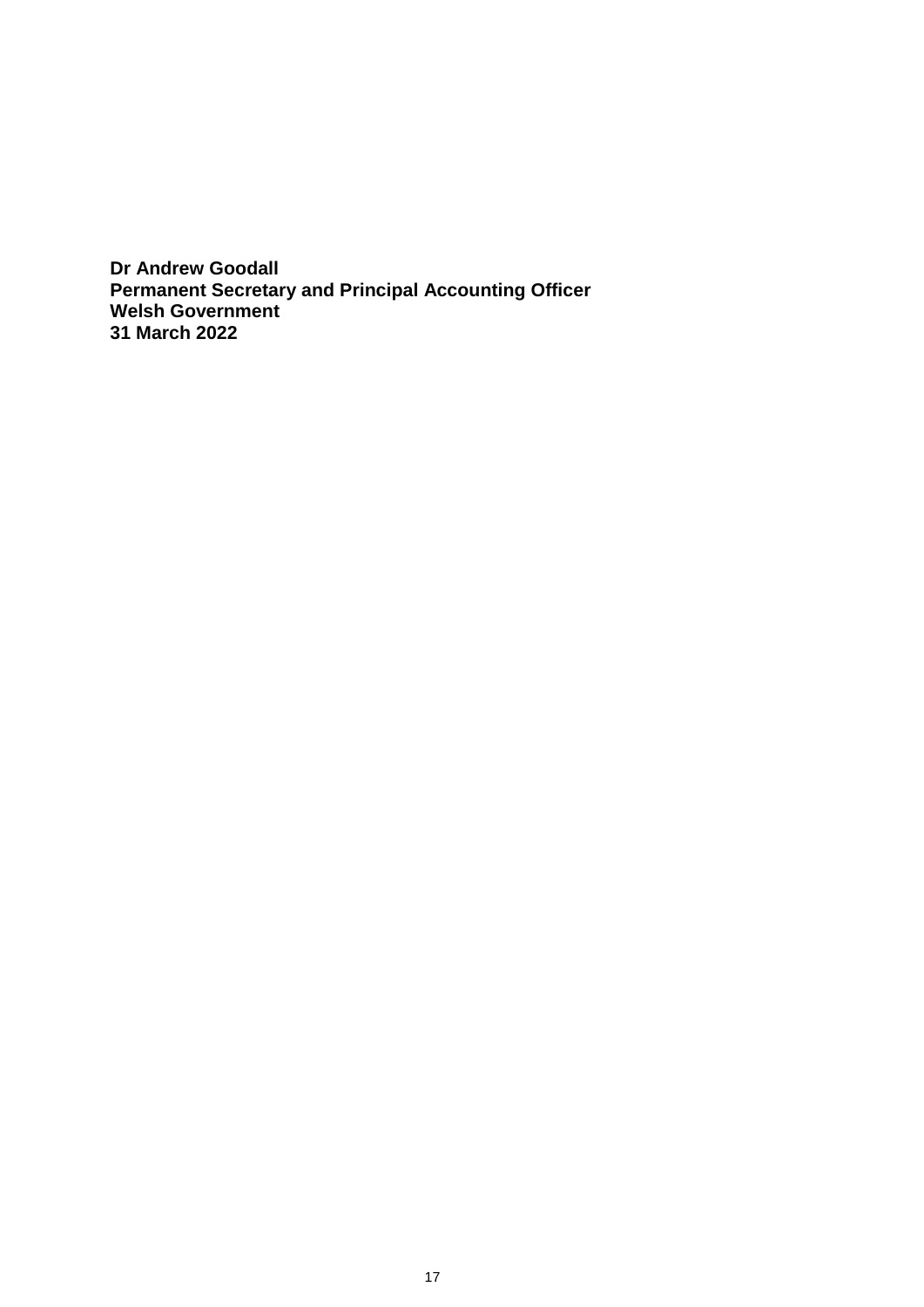The following notes form part of this Account.

#### **NOTES TO THE ACCOUNT**

- 1 Under paragraph 1 of Schedule 8 of the Local Government Finance Act 1988, the Welsh Ministers are required to prepare an account, to be called a Non-Domestic Rating Account (Wales), for each financial year in such form as the Welsh Ministers consider appropriate. The account is prepared on a cash basis and must properly present the receipts and payments for the financial year and the balance held at the end of the year. The Non-Domestic Rating Account (Wales) is audited by the Auditor General for Wales in accordance with Paragraph 1(4) of Schedule 8 to the Local Government Finance Act 1988.
- 2 Billing Authorities are required to calculate their non-domestic rates contribution for the year before it begins on the basis of certain prescribed assumptions (the provisional amount: paragraph 5(2) and to make their contribution in regular instalments during the year (paragraph 5(5)). The contributions calculated by Billing Authorities for 2020-21 totalled £1,051 million.
- 3 After the year end, the contribution is recalculated on the basis of outturn information (paragraph 5(6)) and adjustment payments made to or by Billing Authorities as appropriate.
- 4 The outturn adjustments made comprised receipts from Billing Authorities of £1.4 million and payments made to Billing Authorities of £42.8 million. These were charged and surrendered to the Welsh Consolidated Fund.
- 5 The Welsh Ministers paid out the distributable amount of £1,036 million for 2020-21, as set out in the Local Government Finance Reports for 2020-21 (as amended). The distributable amount was paid to Receiving Authorities in proportion to their resident adult populations.
- 6 Whilst the account shows the full amount of contributions from Billing Authorities and the distributable amount, in practice these items are netted off against each other and only net payments are made. This avoids unnecessary cash transfers between the Welsh Ministers and Billing Authorities.
- 7 Any surplus of contributions from Billing Authorities and the distributable amount collected by Welsh Government on behalf of the Pool is surrendered to the Welsh Consolidated Fund, any excess on of the Pool is charged by the Welsh Government on the Welsh Consolidated Fund. For 2020-21 the surplus collected and surrendered was £14.8m.
- 8 As at 31 March 2021, the Central List Receipts Account showed a balance of nil, the total receipts of £102.7 million for the year having been surrendered to the Welsh Consolidated Fund. The Central List Payments Account also showed a nil balance; the sole payment of £1.8m made during the year as a result of an overpayment was offset by funding from the Welsh Consolidated Fund.
- 9 Surpluses at the end of the year are carried forward by debiting the account for the year and crediting the following year's account. Deficits at the end of the year